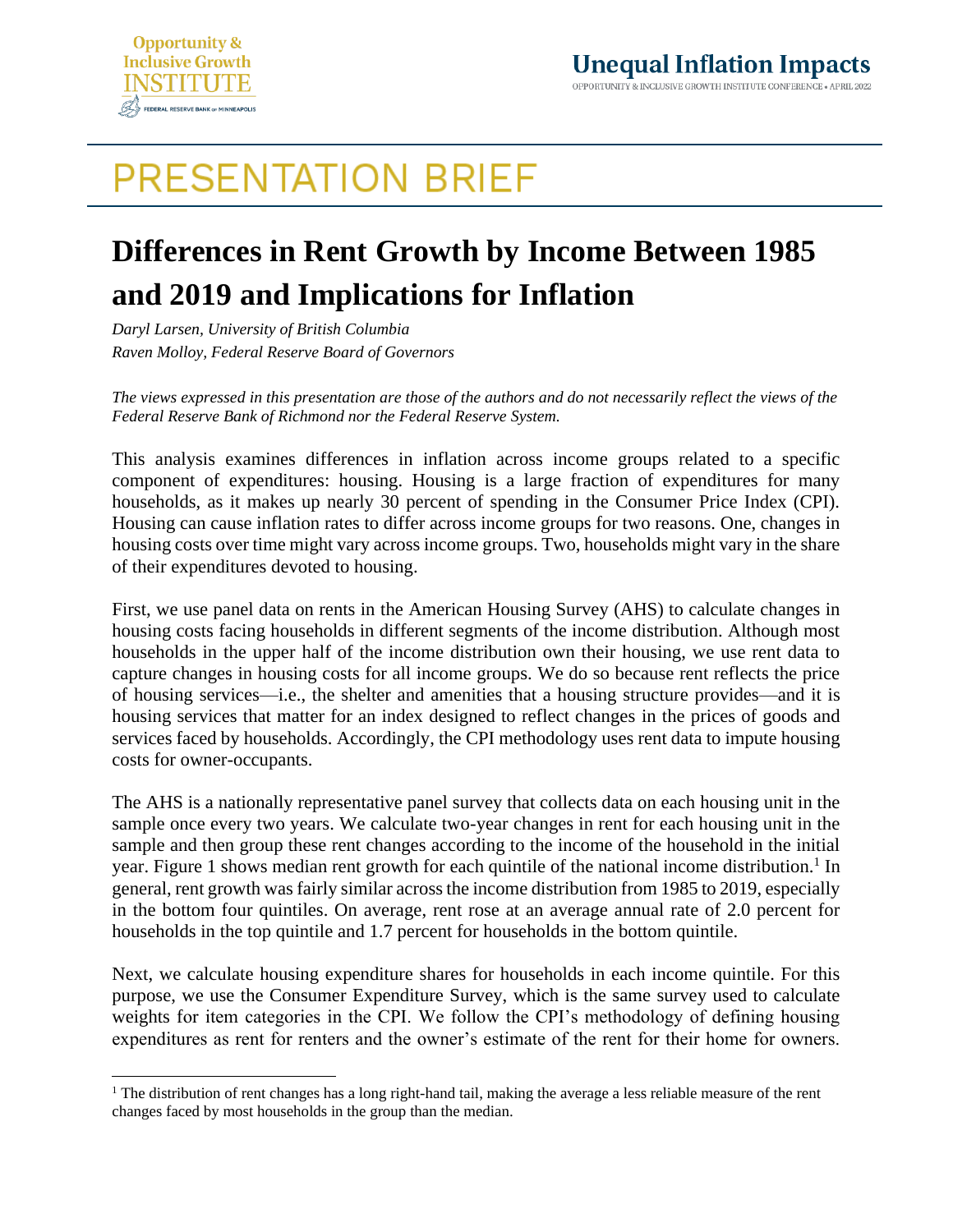Unsurprisingly, lower-income households spend a larger fraction of total expenditures on housing. Over time, all households have devoted a growing share of their budget to housing. Households



Source: Authors' calculations from the American Housing Survey. Because the AHS began a new panel in 2015, no housing units were observed in both years and therefore we cannot calculate rent growth between 2013 and 2015.

in the bottom quintile spent 31 percent of their expenditures on housing in 1985 and 41 percent in 2019. Households in the top quintile spent 24 percent of their expenditures on housing in 1985 and 28 percent in 2019.

Finally, we combine the estimates of rent growth and housing expenditures by income group to obtain estimates of general inflation for each group.<sup>2</sup> For this exercise, we assume that the price changes for all other goods and services are the same for each group. As shown in Figure 2, the estimates of general inflation are quite similar across groups, with estimated inflation for all five quintiles averaging 2.7 percent over this period. Although rent growth was slightly faster for higher income groups, their lower housing expenditure share roughly offsets this difference.<sup>3</sup>

An important caveat to these estimates is that inflation for non-housing goods and services could differ by income group. Research using scanner data, which mostly reflects retail goods like food, beverages, and housekeeping supplies, has found that from the mid-2000s to mid-2010s, inflation tended to be lower for households with higher incomes than for households with lower incomes [\(Jaravel 2019,](https://academic.oup.com/qje/article/134/2/715/5230867) [Kaplan and Schulhofer-Wohl 2017,](https://static1.squarespace.com/static/5d69437d65a29d0001ae6520/t/5daa04718d2d623f5b6915a9/1571423346825/kaplan_schulhoferwohl_jme_2017.pdf) [Argente and Lee 2020\)](https://academic.oup.com/jeea/article/19/2/913/5863149?searchresult=1). These results suggest

<sup>&</sup>lt;sup>2</sup> In order to obtain an average inflation rate across groups that matches the aggregate CPI, we calculate an adjustment factor as the difference between the growth in the CPI for housing and median rent growth in the AHS for each two-year period. We add this adjustment factor to median rent growth for each income group.

<sup>&</sup>lt;sup>3</sup> Since rent growth tended to be higher than price changes of other goods and services, a lower housing expenditure share reduces the estimate of general inflation.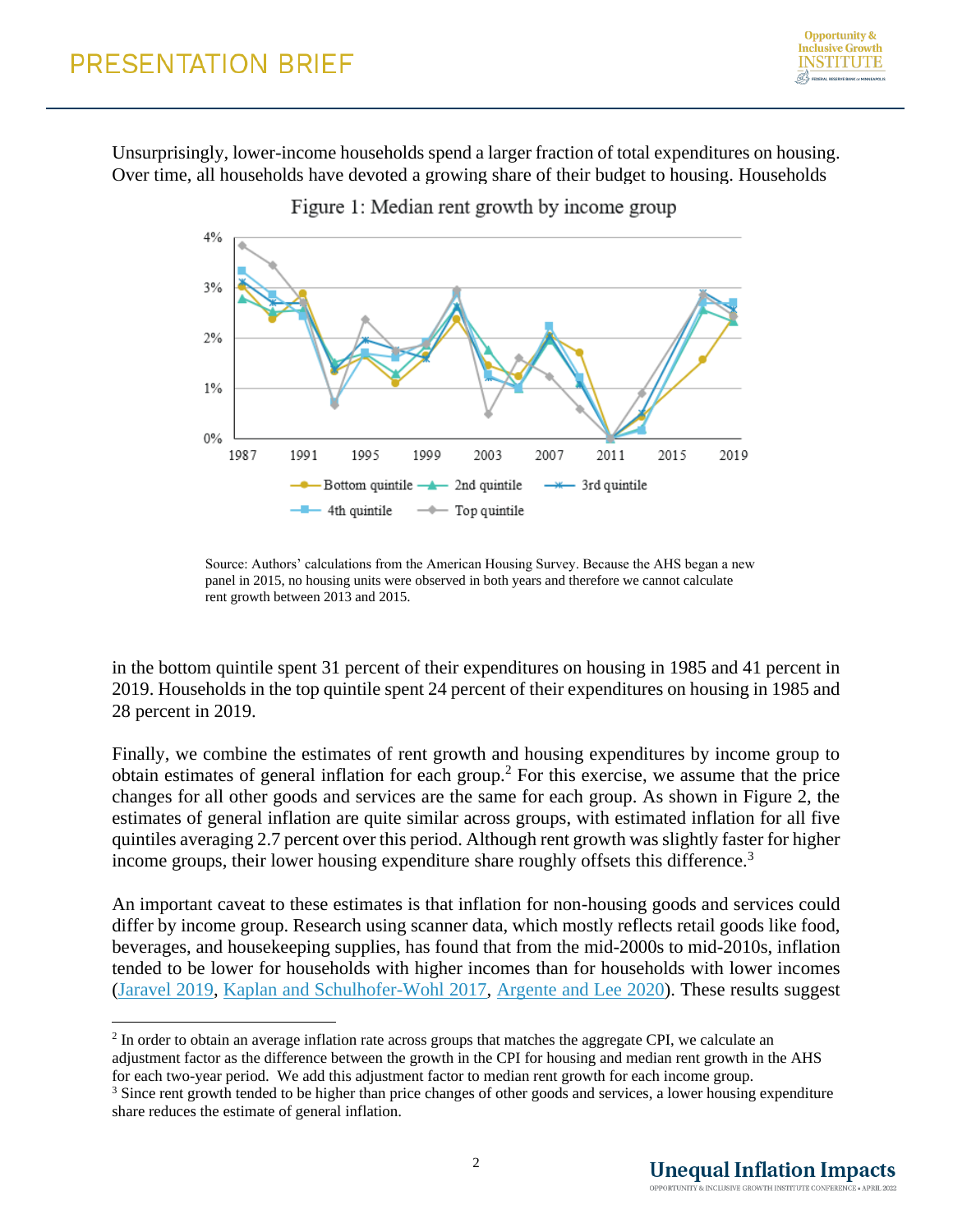that inflation differences across income groups could be larger if other goods and services are taken into account. That said, the scanner data used in this prior research account for only about



Source: Authors' calculations from the American Housing Survey, the Consumer Expenditure Survey, and selected components of the Consumer Price Index. Income quintiles are based on the national distribution of household income.

10 percent of the household consumption basket, and rent accounts for an additional 30 percent. As a result, differing inflation rates across income groups have still not yet been explored for the goods and services accounting for more than half of household expenditures. More research on these other types of household consumption would improve our ability to assess differences in inflation across groups.

We have shown that differences in rent growth and the fraction of expenditures devoted to housing have not led to material differences in inflation across income groups over the past three decades. This result may be fairly surprising given prior research that has found substantial differences in housing costs between metropolitan areas where high-income households tend to live and areas where low-income households tend to live [\(Moretti 2013;](https://www.aeaweb.org/articles?id=10.1257/app.5.1.65) [Gyourko, Mayer, and Sinai 2013\)](https://www.aeaweb.org/articles?id=10.1257/pol.5.4.167). It turns out that these geographic differences in housing costs overstate the differences in rent inflation faced by households in different income groups. One plausible explanation could be that housing quality has increased more in areas where high-income households tend to live, leading to differences in average rent even though constant-quality rent changes have been similar. In addition, income sorting across locations will exaggerate average differences in housing costs across groups. Specifically, as lower-income households respond to rising rents by moving to less expensive locations, the average rent paid by this group will put a growing weight on lower-rent areas while the average rent paid by high-income households will put a growing weight on higherrent areas. Thus, differences across groups in average rent paid can increase, even as rent growth holding location choice fixed does not. More research to understand why large rent differences